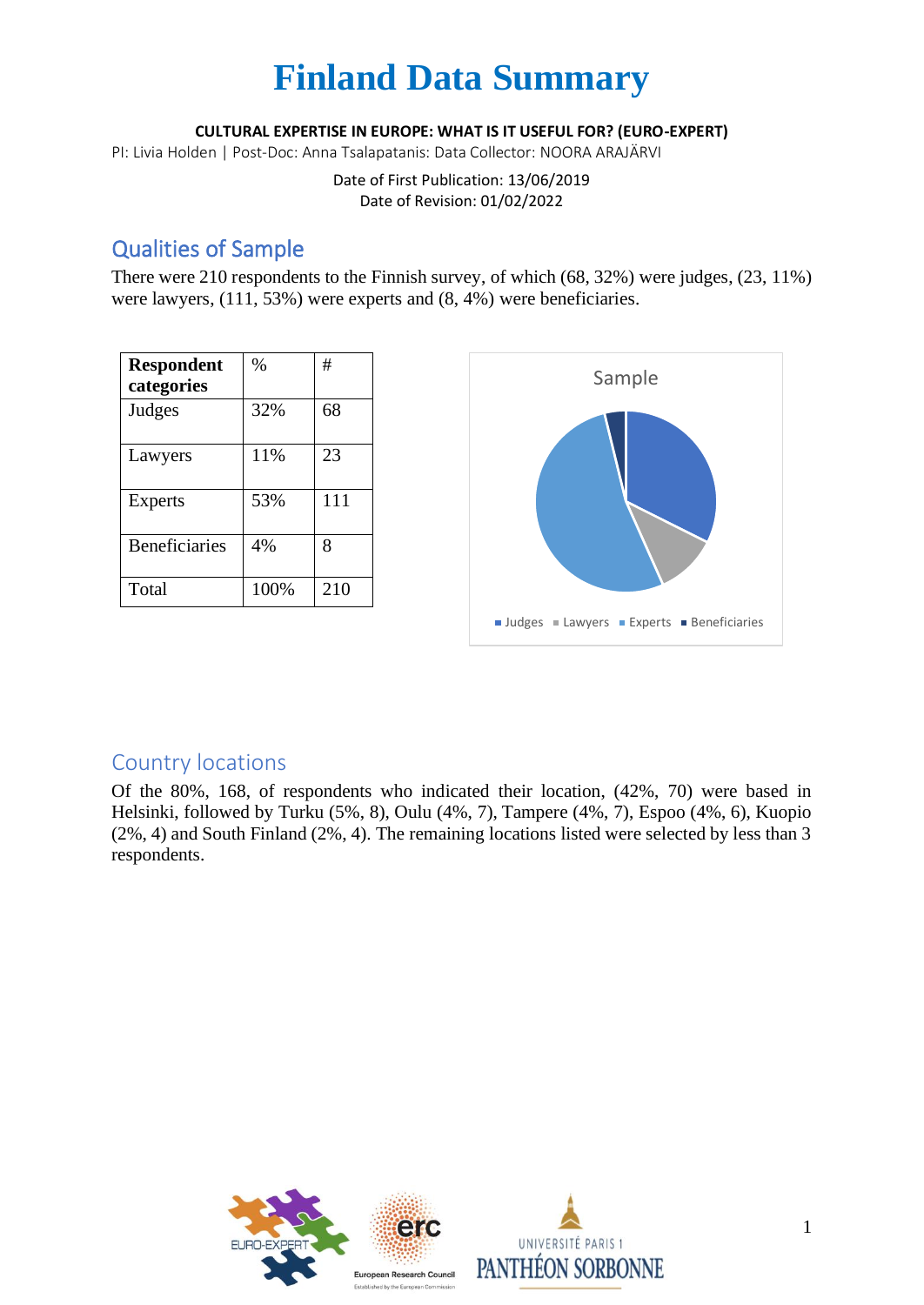#### **CULTURAL EXPERTISE IN EUROPE: WHAT IS IT USEFUL FOR? (EURO-EXPERT)**

PI: Livia Holden | Post-Doc: Anna Tsalapatanis: Data Collector: NOORA ARAJÄRVI

| Country         | $\%$ | #              |
|-----------------|------|----------------|
| <b>location</b> |      |                |
| Helsinki        | 42%  | 70             |
| Other           | 24%  | 40             |
| Turku           | 5%   | 8              |
| Oulu            | 4%   | 7              |
| Tampere         | 4%   | $\overline{7}$ |
| Espoo           | 4%   | 6              |
| Kuopio          | 2%   | 4              |
| South           | 2%   | 4              |
| Finland         |      |                |
| Uusimaa         | 2%   | 3              |
| Rovaniemi       | 2%   | 3              |
| South           | 2%   | 3              |
| Karelia         |      |                |
| Häme            | 2%   | 3              |
| Lappeenranta    | 1%   | $\overline{2}$ |
| Mikkeli         | 1%   | $\overline{2}$ |
| Hyvinkää        | 1%   | $\overline{c}$ |
| Jyväskylä       | 1%   | $\overline{2}$ |
| Kymenlaakso     | 1%   | $\overline{2}$ |
| Total           | 100% | 168            |

#### Date of First Publication: 13/06/2019 Date of Revision: 01/02/2022



### Judges

The most common degree of jurisdiction for Judges was responding District Court (62%, 36), then Court of Appeal (19%, 11), Administrative Court (9%, 5), Special Courts (3%, 2), and Supreme Court (2%, 1).



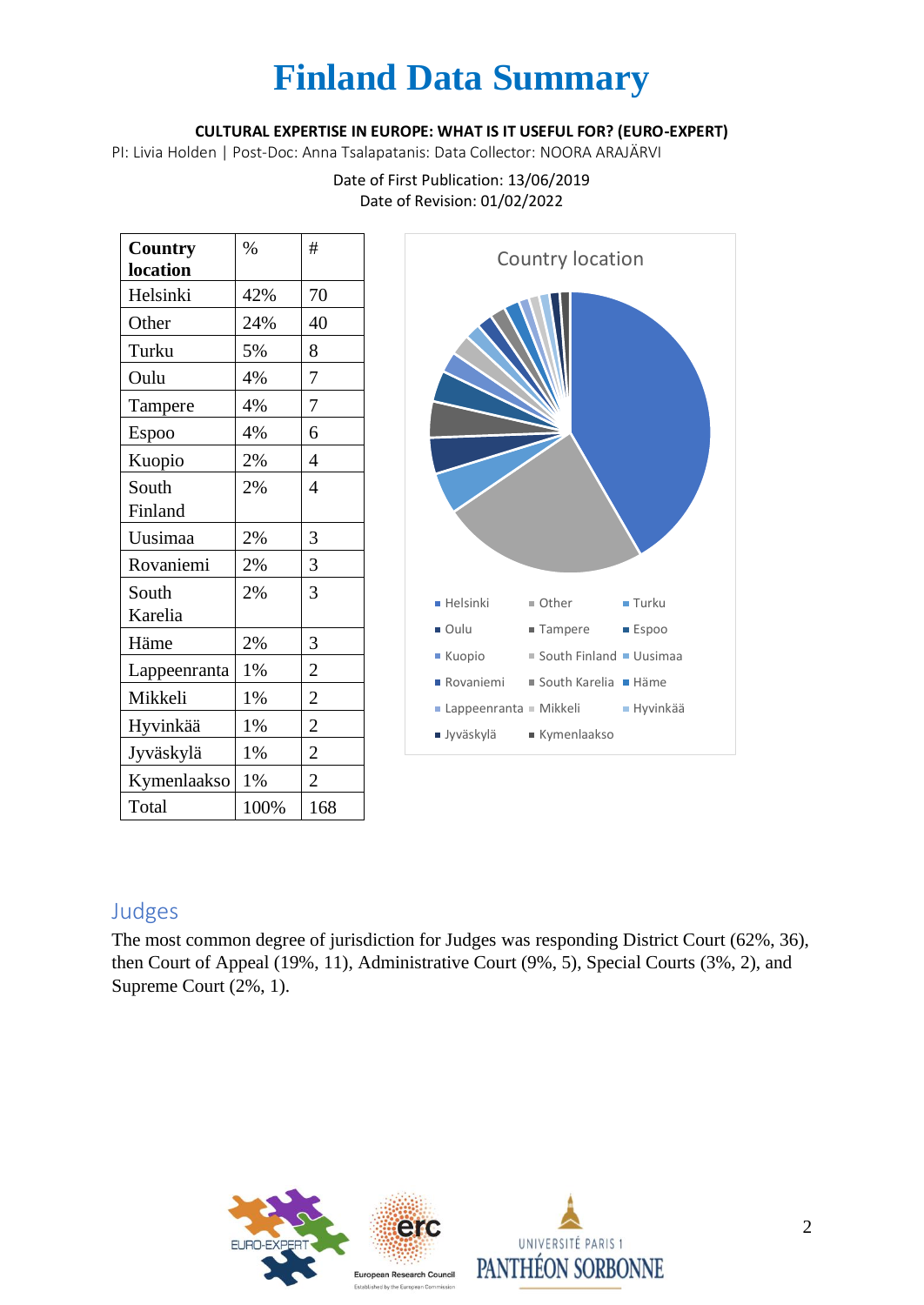#### **CULTURAL EXPERTISE IN EUROPE: WHAT IS IT USEFUL FOR? (EURO-EXPERT)**

Date of First Publication: 13/06/2019

PI: Livia Holden | Post-Doc: Anna Tsalapatanis: Data Collector: NOORA ARAJÄRVI

## Date of Revision: 01/02/2022 **Degree of Jurisdiction**  $\%$   $\#$ District Court  $\begin{array}{|c|c|c|c|c|c|c|c|c|} \hline 62\% & 36 \\\hline \end{array}$ Courts of Appeal 19% 11 Supreme Court 2% | 1 Administrative Court  $9\%$  | 5

5% 3



The most common area of jurisdiction was 'Civil law' (32%, 44), followed by 'Criminal Law' (30%, 42), 'Family Law' (22%, 30), 'Other' (9%, 12) and Asylum/Migration Law (8%,11).

| Area of<br><b>Jurisdiction</b> | $\%$ | #   |
|--------------------------------|------|-----|
| <b>Criminal Law</b>            | 30%  | 42  |
| <b>Family Law</b>              | 22%  | 30  |
| Asylum/Migration<br>Law        | 8%   | 11  |
| Civil Law                      | 32%  | 44  |
| Other                          | 9%   | 12  |
| Total                          | 100% | 139 |

Supreme Administrative

Special Courts 3% 2

Total 100% 58

Court





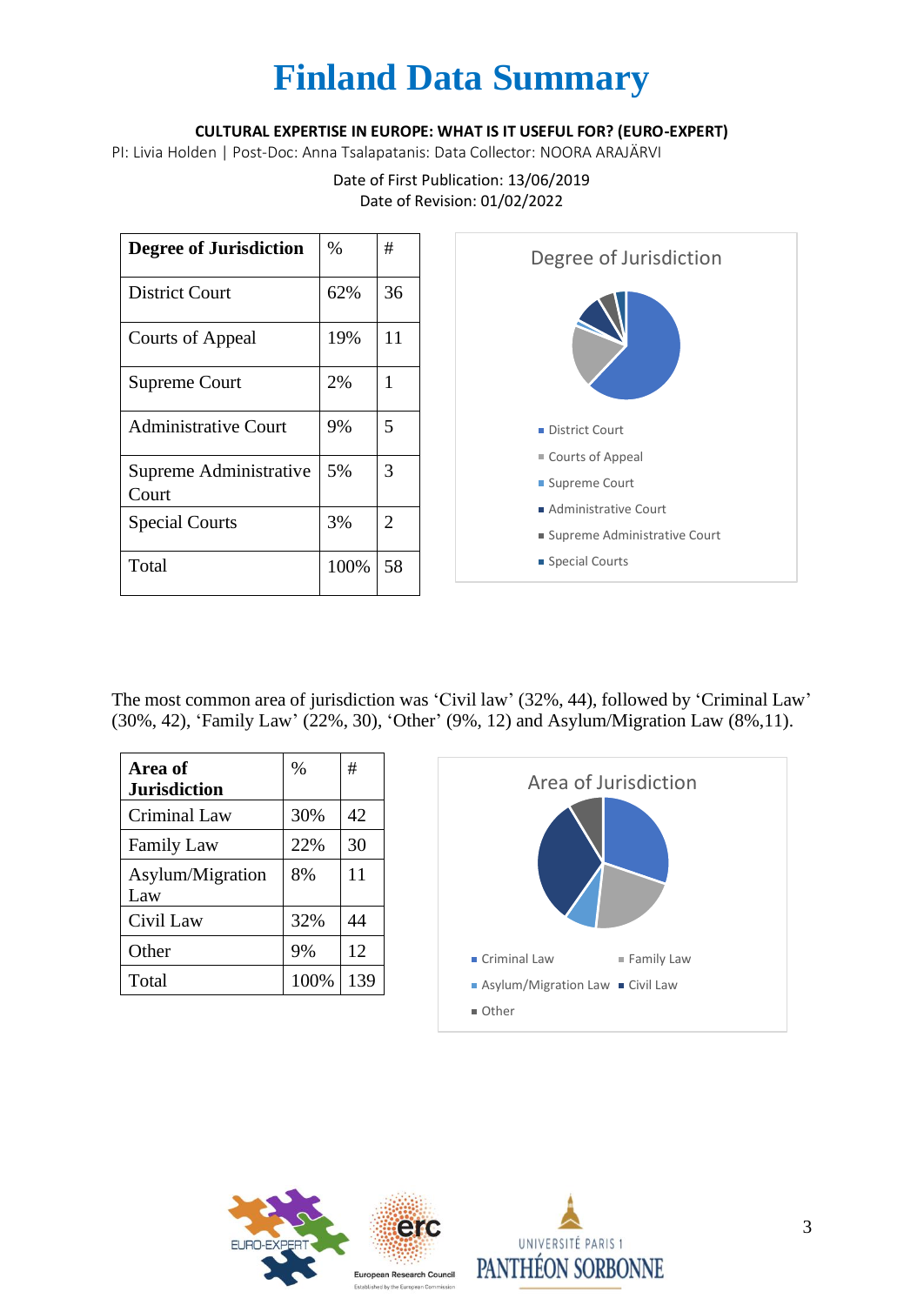#### **CULTURAL EXPERTISE IN EUROPE: WHAT IS IT USEFUL FOR? (EURO-EXPERT)**

PI: Livia Holden | Post-Doc: Anna Tsalapatanis: Data Collector: NOORA ARAJÄRVI

Date of First Publication: 13/06/2019 Date of Revision: 01/02/2022

#### Lawyers

Out of the 18 lawyer who responded, (50%, 9) indicated mid-career, followed by junior lawyers (28%, 5) and senior lawyers (22%, 4).

| <b>Career Stage</b> | $\%$ | #  |
|---------------------|------|----|
| Junior Lawyers      | 28%  | 5  |
| Mid-Career          | 50%  | 9  |
| Senior Lawyers      | 22%  |    |
| Total               | 100% | 18 |



For the areas of law practiced, 'Criminal Law' (23%, 15) was the most common followed by, 'Administrative Law', 'Family Law' and 'Immigration Law' (13%, 8) each, 'Refugee and Asylum Law' (11%, 7) was next followed by 'Inheritance Law' (8%, 5), then 'International Human Rights Law' and 'Labour Law' (5%, 3) each. All the remaining areas received less than 5%.



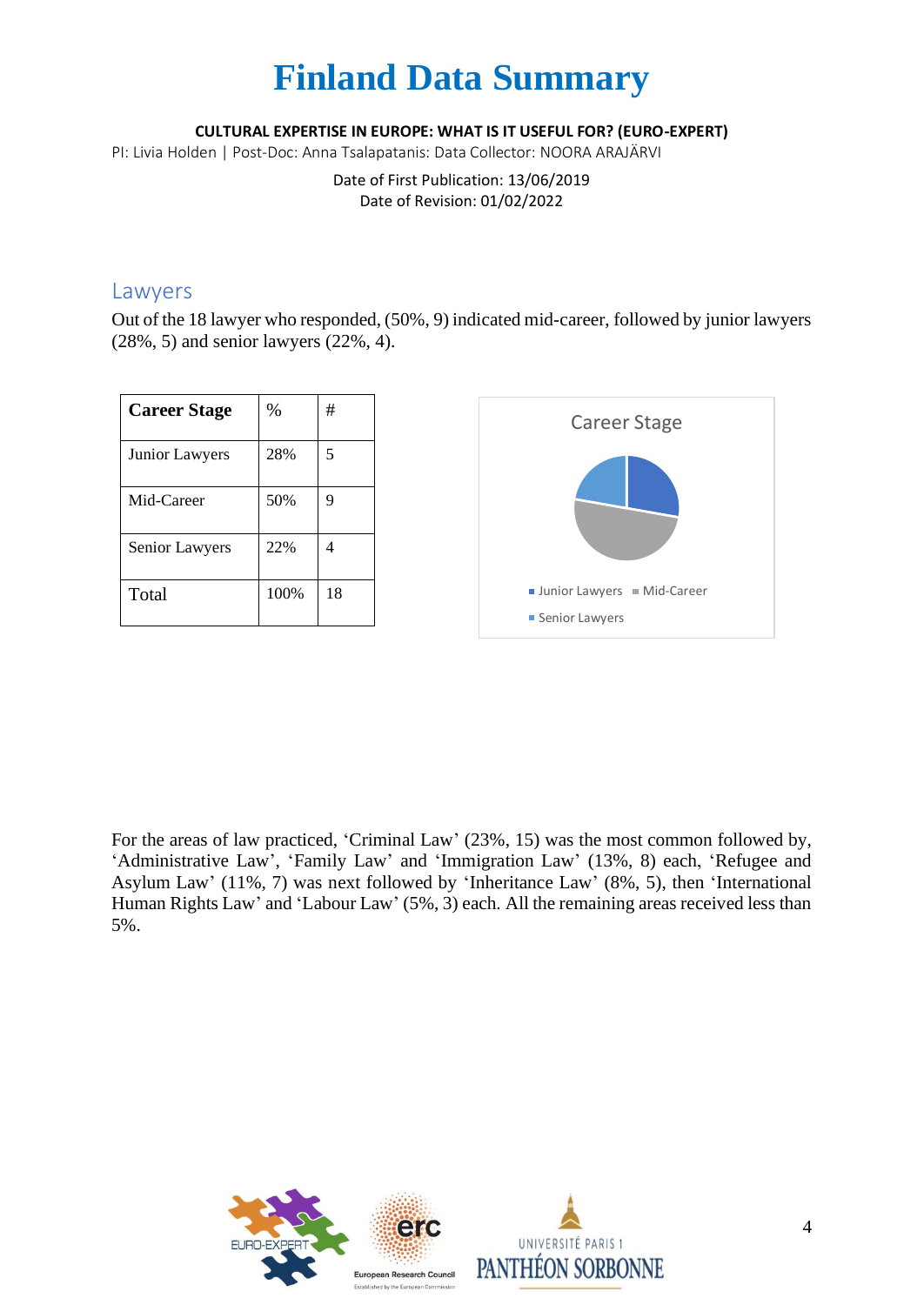#### **CULTURAL EXPERTISE IN EUROPE: WHAT IS IT USEFUL FOR? (EURO-EXPERT)**

PI: Livia Holden | Post-Doc: Anna Tsalapatanis: Data Collector: NOORA ARAJÄRVI

#### Date of First Publication: 13/06/2019 Date of Revision: 01/02/2022

| <b>Areas of Law</b>         | $\%$ | #  |
|-----------------------------|------|----|
| Criminal law                | 23%  | 15 |
| Administrative law          | 13%  | 8  |
| Family law                  | 13%  | 8  |
| Immigration law             | 13%  | 8  |
| Refugee and asylum law      | 11%  | 7  |
| Inheritance law             | 8%   | 5  |
| International human rights  | 5%   | 3  |
| law                         |      |    |
| Labour law                  | 5%   | 3  |
| Contracts and obligations   | 3%   | 2  |
| European law                | 2%   | 1  |
| Financial law               | 2%   | 1  |
| Intellectual and patent law | 2%   | 1  |
| Property law                | 2%   | 1  |
| Sports law                  | 2%   | 1  |
| Total                       | 100% | 64 |



### Experts

The most common expert type was 'Other' (64%, 28), followed by 'Translator/Interpreter' (16%, 7), Expert Witness (14%, 6), and Cultural Mediator (7%, 3).

| <b>Expert Type</b>     | $\%$ | #  |
|------------------------|------|----|
| Other                  | 64%  | 28 |
| Translator/interpreter | 16%  |    |
| <b>Expert Witness</b>  | 14%  | 6  |
| Cultural mediator      | 7%   | 3  |
| Total                  | 100% | ΔΔ |





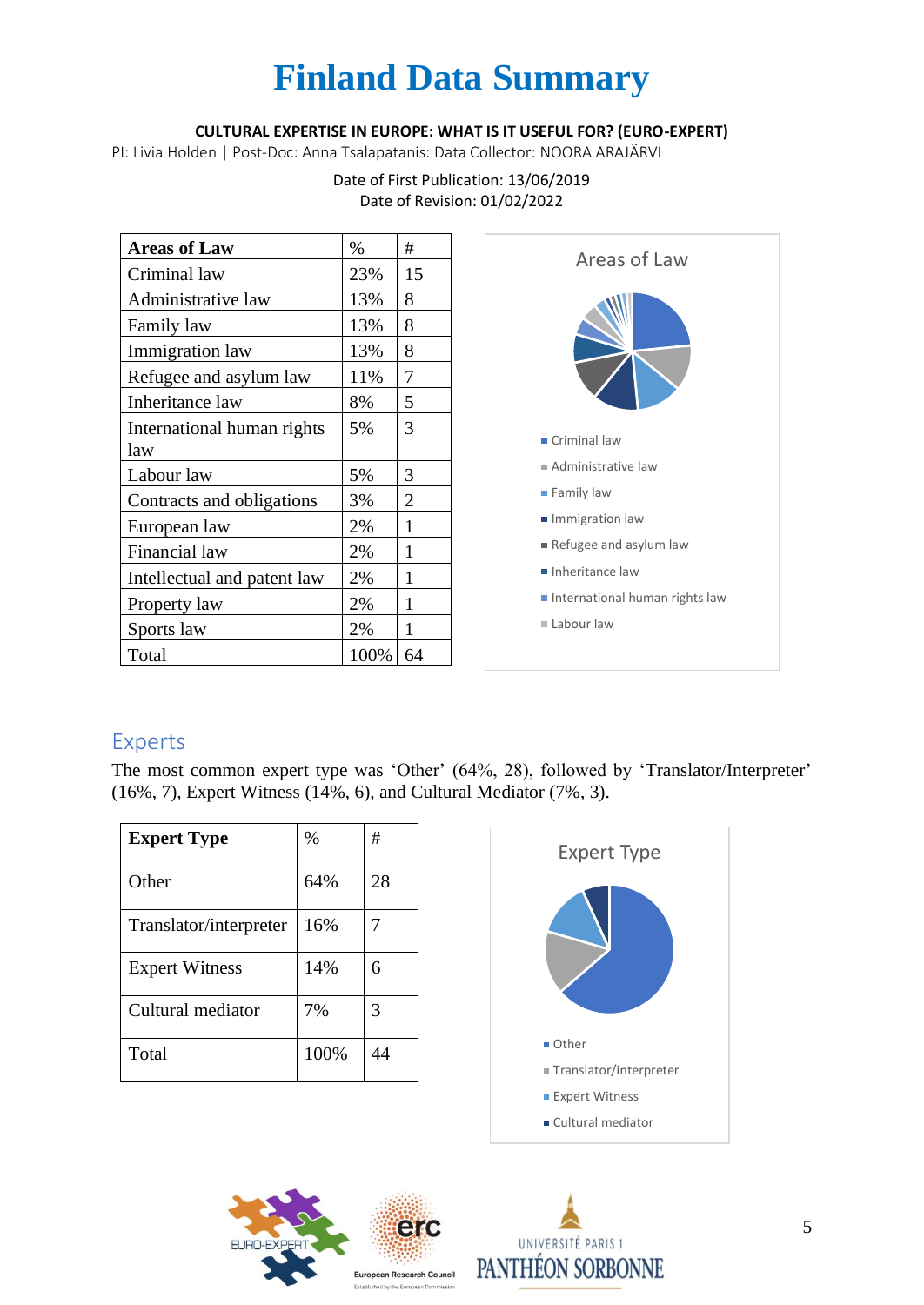#### **CULTURAL EXPERTISE IN EUROPE: WHAT IS IT USEFUL FOR? (EURO-EXPERT)**

PI: Livia Holden | Post-Doc: Anna Tsalapatanis: Data Collector: NOORA ARAJÄRVI

Date of First Publication: 13/06/2019 Date of Revision: 01/02/2022

The most common response to the question regarding area of specialisation was 'Minority/Indigenous populations in Europe' (41%, 11), followed by 'Other' (26%,7) and the Middle East (22%,6). Sub-Saharan Africa, East Asia and South and Central America were each selected by one expert (1, 4%).

| <b>Area of Specialisation</b>                | $\%$ | #  |  |
|----------------------------------------------|------|----|--|
| Minority/Indigenous<br>populations in Europe | 41%  | 11 |  |
| Other                                        | 26%  | 7  |  |
| <b>Middle East</b>                           | 22%  | 6  |  |
| Sub-Saharan Africa                           | 4%   | 1  |  |
| East Asia                                    | 4%   | 1  |  |
| South and Central<br>America                 | 4%   | 1  |  |
| Total                                        | 100% | 27 |  |



### **Frequency**

### Frequency of involvement

To the question of how many experts did they instruct annually, most responding judges and lawyers (84%, 32) chose 'Less than 10', followed by 'Between 10 and 20' (13%, 5), and 'Between 20 and 50' (3%, 1).



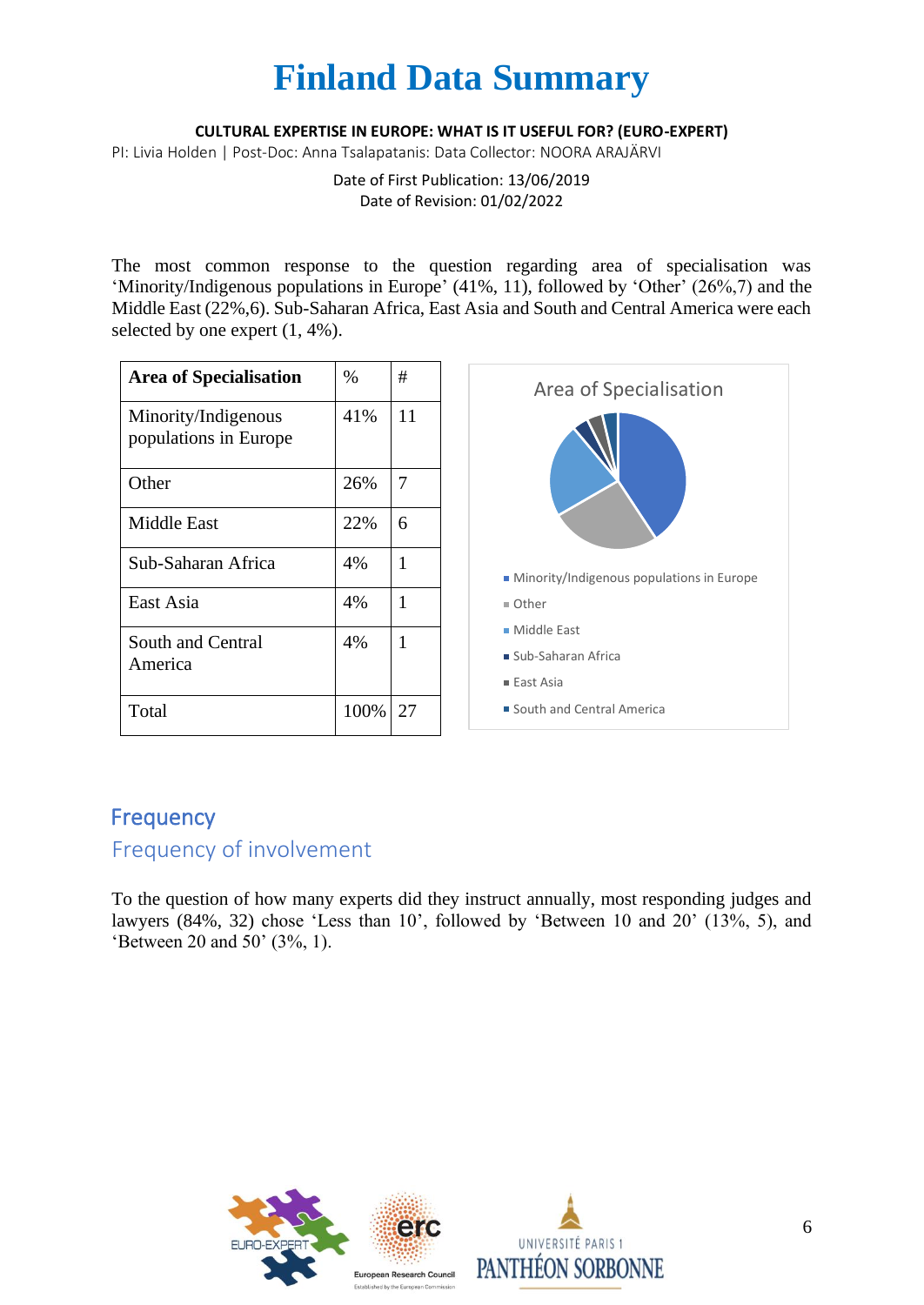#### **CULTURAL EXPERTISE IN EUROPE: WHAT IS IT USEFUL FOR? (EURO-EXPERT)**

PI: Livia Holden | Post-Doc: Anna Tsalapatanis: Data Collector: NOORA ARAJÄRVI



Date of First Publication: 13/06/2019 Date of Revision: 01/02/2022

(40%, 17) of experts provided less than 5 written reports, (19%, 8) chose 'Other' (14%, 6) indicated a number of written reports between 5 and 10, (12%, 5) indicated a number of written reports between 20 and 50, (9%, 4) indicated between 10 and 20 and (7%, 3) indicated between 50 and 100.

(47%, 22) of experts provided a total of less than 5 oral reports, (21%, 10) choose 'Other', (13%, 6) a number of oral reports between 10 and 20, (9%, 4) indicated a number of oral reports between 50 and 100 and between 20 and 50. (2%, 1) indicated a number of oral reports between 5 and 10.



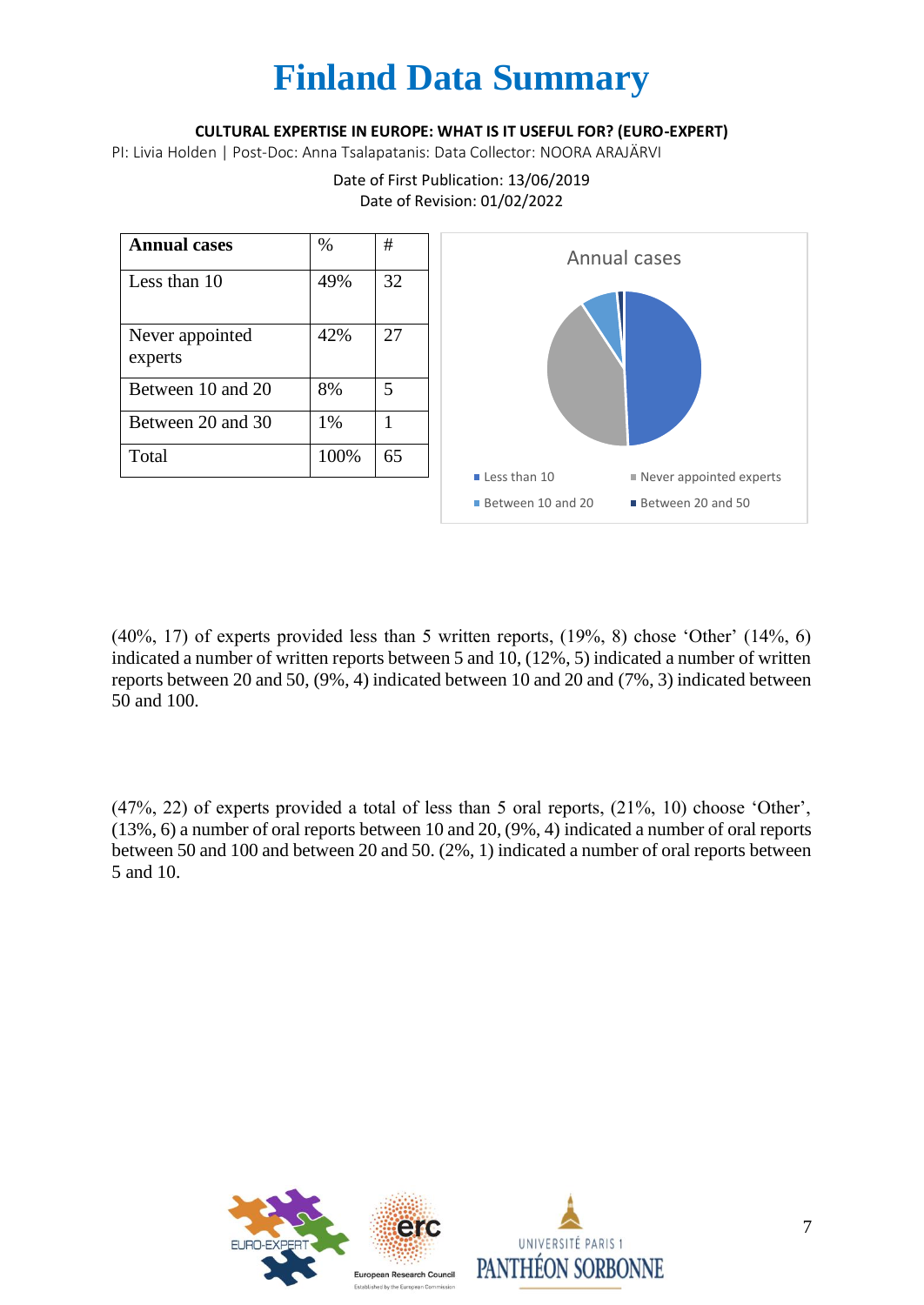#### **CULTURAL EXPERTISE IN EUROPE: WHAT IS IT USEFUL FOR? (EURO-EXPERT)**

PI: Livia Holden | Post-Doc: Anna Tsalapatanis: Data Collector: NOORA ARAJÄRVI



Date of First Publication: 13/06/2019 Date of Revision: 01/02/2022

### Fields of law

The most common area of use of cultural expertise was 'Refugee and Asylum Law' (15%, 24) followed by 'Family Law' (14%, 22), 'Administrative Law' (12%, 19), 'Criminal Law' (12%, 18), 'Immigration Law' (11%,17), 'International Human Rights Law' (8%,13) and 'Other' (5%, 8). All the remaining fields of law received 3% or less.



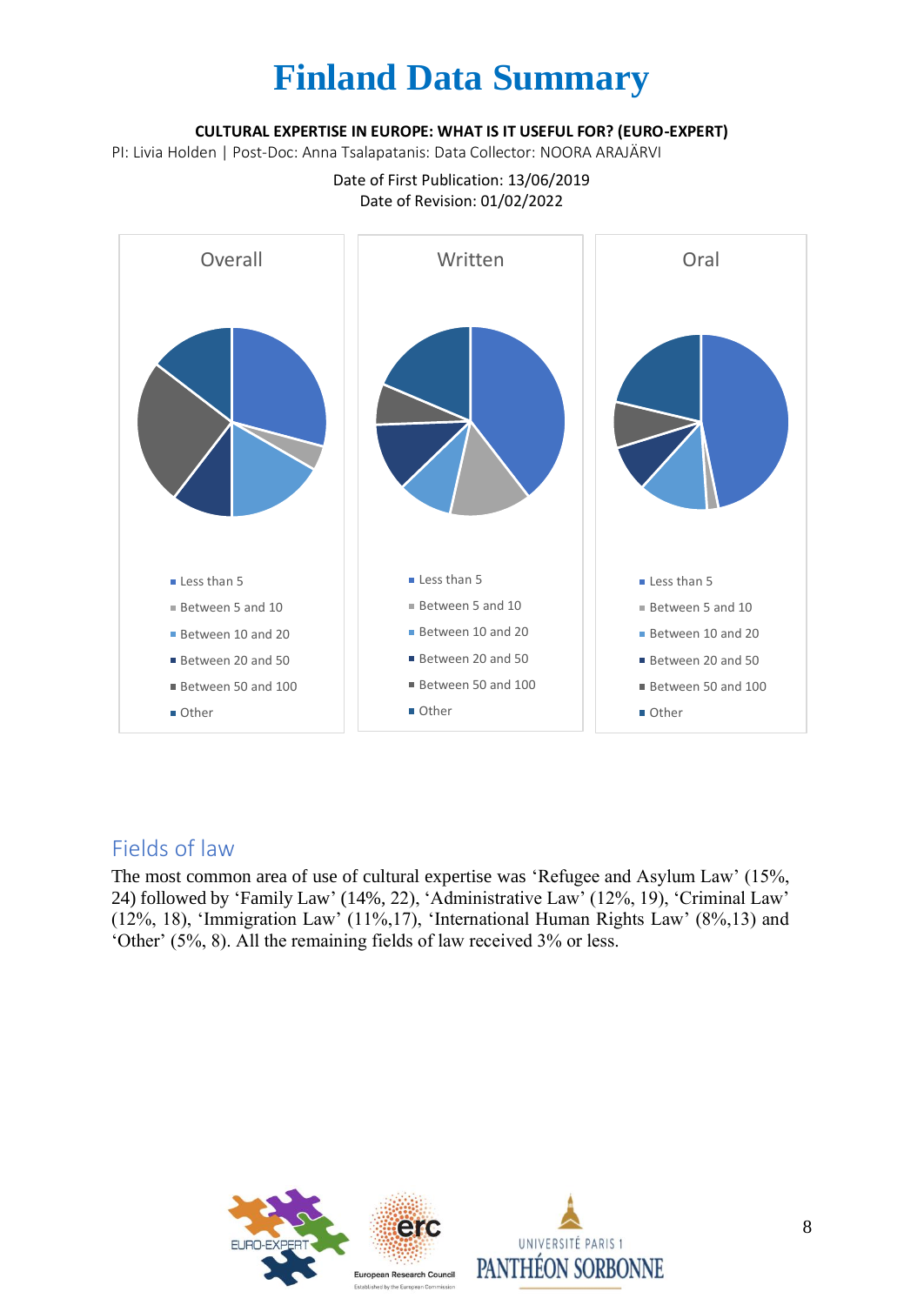#### **CULTURAL EXPERTISE IN EUROPE: WHAT IS IT USEFUL FOR? (EURO-EXPERT)**

PI: Livia Holden | Post-Doc: Anna Tsalapatanis: Data Collector: NOORA ARAJÄRVI

#### Date of First Publication: 13/06/2019 Date of Revision: 01/02/2022

| <b>Fields of Law</b>              | $\%$ | #              |
|-----------------------------------|------|----------------|
| Refugee and asylum law            | 15%  | 24             |
| Family law                        | 14%  | 22             |
| Administrative law                | 12%  | 19             |
| Criminal law                      | 12%  | 18             |
| Immigration law                   | 11%  | 17             |
| International human rights<br>law | 8%   | 13             |
| Other                             | 5%   | 8              |
| Labour law                        | 3%   | 5              |
| Contracts and obligations         | 3%   | $\overline{4}$ |
| European law                      | 3%   | 4              |
| Private international law         | 3%   | $\overline{4}$ |
| Health law                        | 2%   | 3              |
| Intellectual and patent law       | 2%   | 3              |
| Business and commercial<br>law    | 1%   | $\overline{2}$ |
| Environmental law                 | 1%   | $\overline{2}$ |
| <b>Inheritance</b> law            | 1%   | $\overline{2}$ |
| Medical and bio law               | 1%   | $\overline{2}$ |
| <b>Constitutional law</b>         | 1%   | 1              |
| Property law                      | 1%   | $\mathbf{1}$   |
| Sports law                        | 1%   | 1              |
| Total                             | 100% | 155            |



- **Property law**
- $\equiv$  Sports law



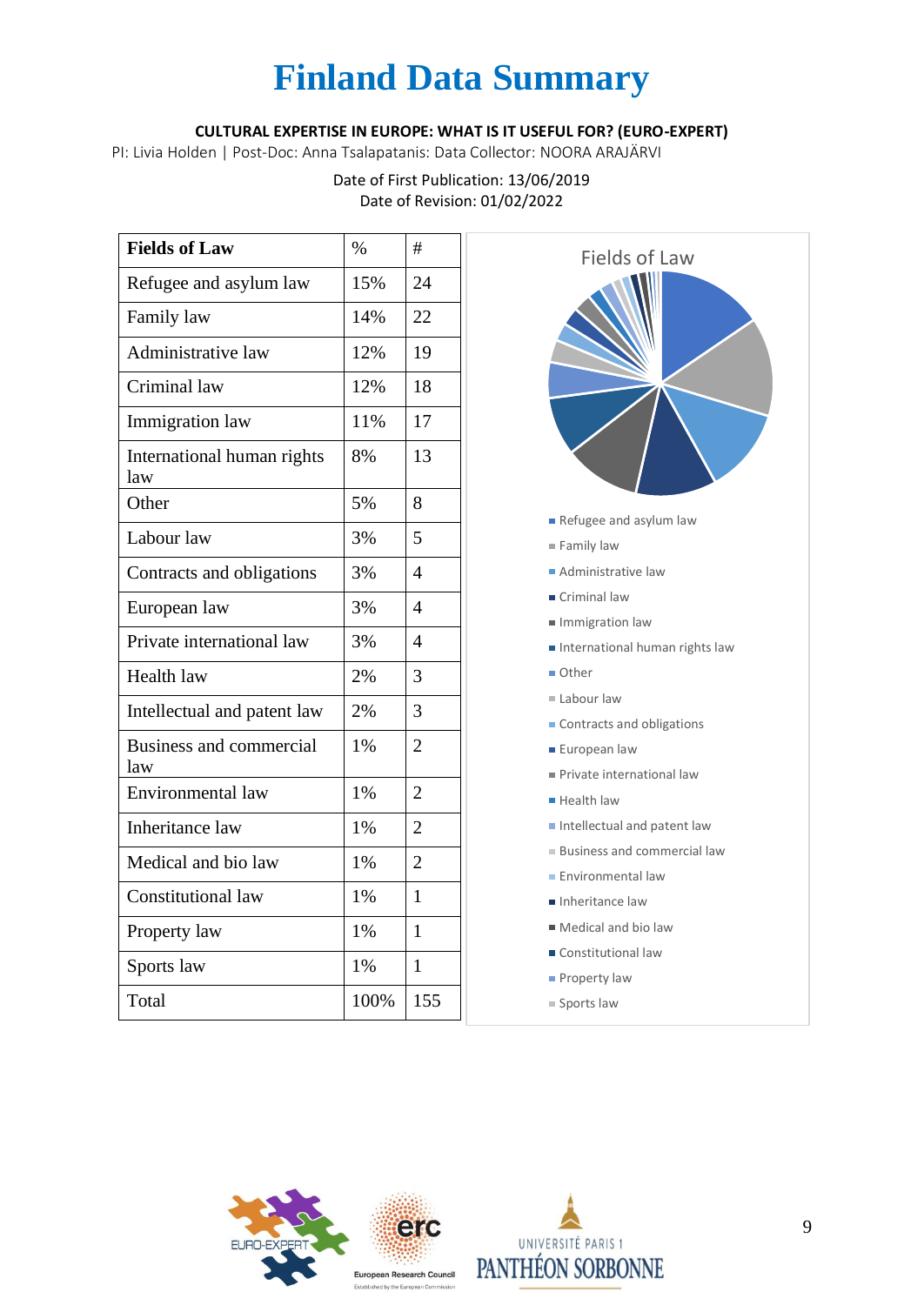#### **CULTURAL EXPERTISE IN EUROPE: WHAT IS IT USEFUL FOR? (EURO-EXPERT)**

PI: Livia Holden | Post-Doc: Anna Tsalapatanis: Data Collector: NOORA ARAJÄRVI

Date of First Publication: 13/06/2019 Date of Revision: 01/02/2022

### **Sites**

The most common site for cultural expertise was 'In Court' (32%, 29), followed by 'Through NGOs' and 'Other' (12%, 11 each), "Out of Court' (11%, 10), 'In hospitals' and 'In schools' (9%, 8 each), and 'In Universities' (8%, 7) with all remaining categories receiving 5% or less.

| <b>Sites</b>                   | $\%$ | #              | <b>Sites</b>                                                  |
|--------------------------------|------|----------------|---------------------------------------------------------------|
| In court                       | 32%  | 29             |                                                               |
| <b>Through NGOs</b>            | 12%  | 11             |                                                               |
| Other                          | 12%  | 11             |                                                               |
| Out of court                   | 11%  | 10             |                                                               |
| In hospitals                   | 9%   | 8              | $\blacksquare$ In court                                       |
| In schools                     | 9%   | 8              | ■ Through NGOs                                                |
| In universities                | 8%   | 7              | Other<br>Out of court                                         |
| Through private<br>consultancy | 4%   | $\overline{4}$ | In hospitals<br>In schools                                    |
| In detention centres           | 3%   | 3              | $\blacksquare$ In universities<br>Through private consultancy |
| Total                          | 100% | 91             | In detention centres                                          |

## Typology of Experts

The most common response to the question regarding the expert type was 'Other' (47%, 20), followed by 'Native language speakers' (33%, 14), 'University professors' (16%, 7) and 'Country experts' (5%, 2).



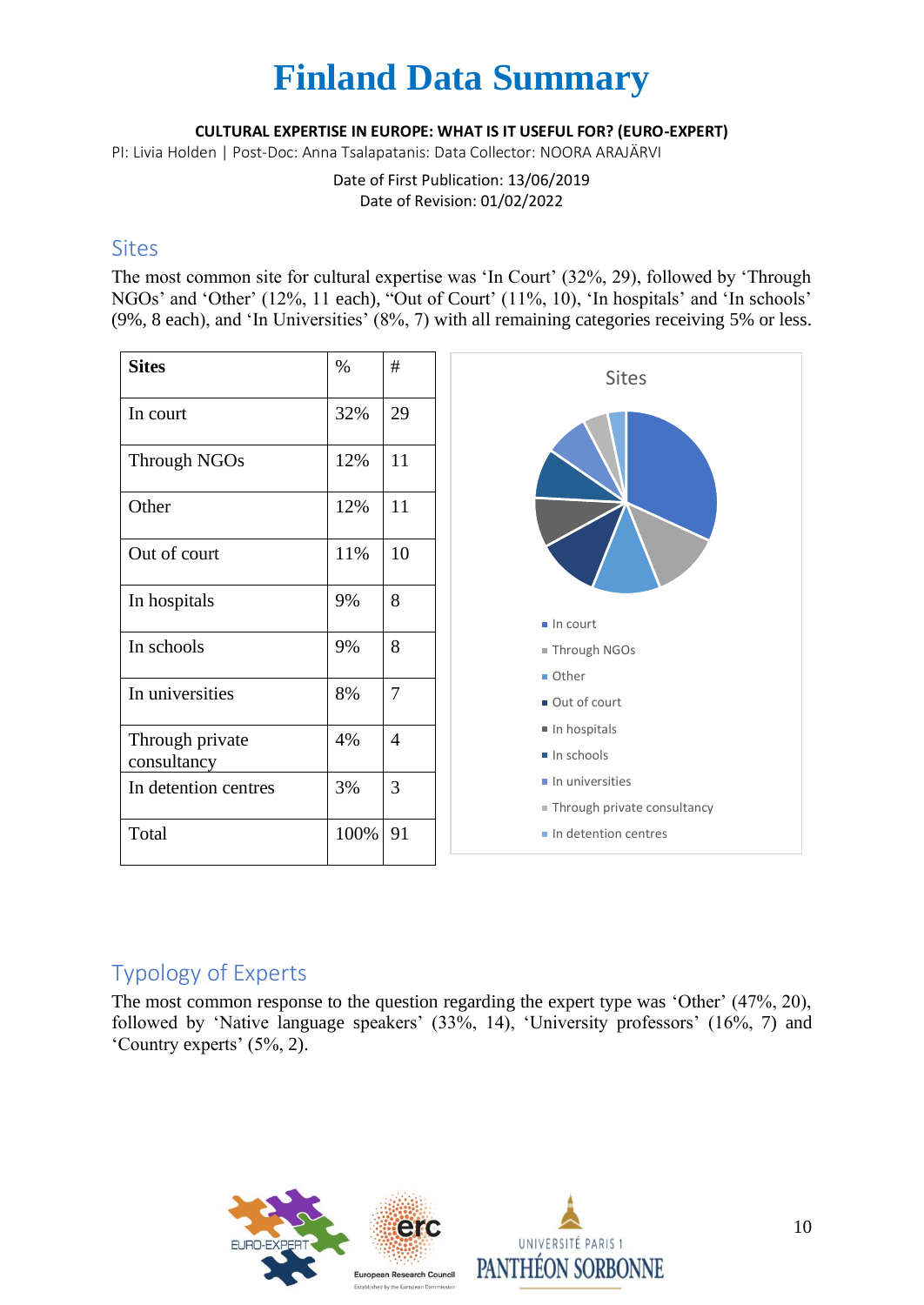#### **CULTURAL EXPERTISE IN EUROPE: WHAT IS IT USEFUL FOR? (EURO-EXPERT)**

PI: Livia Holden | Post-Doc: Anna Tsalapatanis: Data Collector: NOORA ARAJÄRVI

#### Date of First Publication: 13/06/2019 Date of Revision: 01/02/2022

| <b>Expert Type</b>          | $\%$ | #              | <b>Expert Type</b>       |
|-----------------------------|------|----------------|--------------------------|
| Other                       | 47%  | 20             |                          |
| Native language<br>speakers | 33%  | 14             |                          |
| University professors       | 16%  | 7              |                          |
| Country experts             | 5%   | $\overline{2}$ | ■ Other                  |
|                             |      |                | Native language speakers |
| Total                       | 100% | 43             | ■ University professors  |
|                             |      |                | Country experts          |

### Discipline

Those who indicated university professors and were asked to specify, all but one selected 'Law' (86%, 6), and one selected 'Other' and specified Medicine.





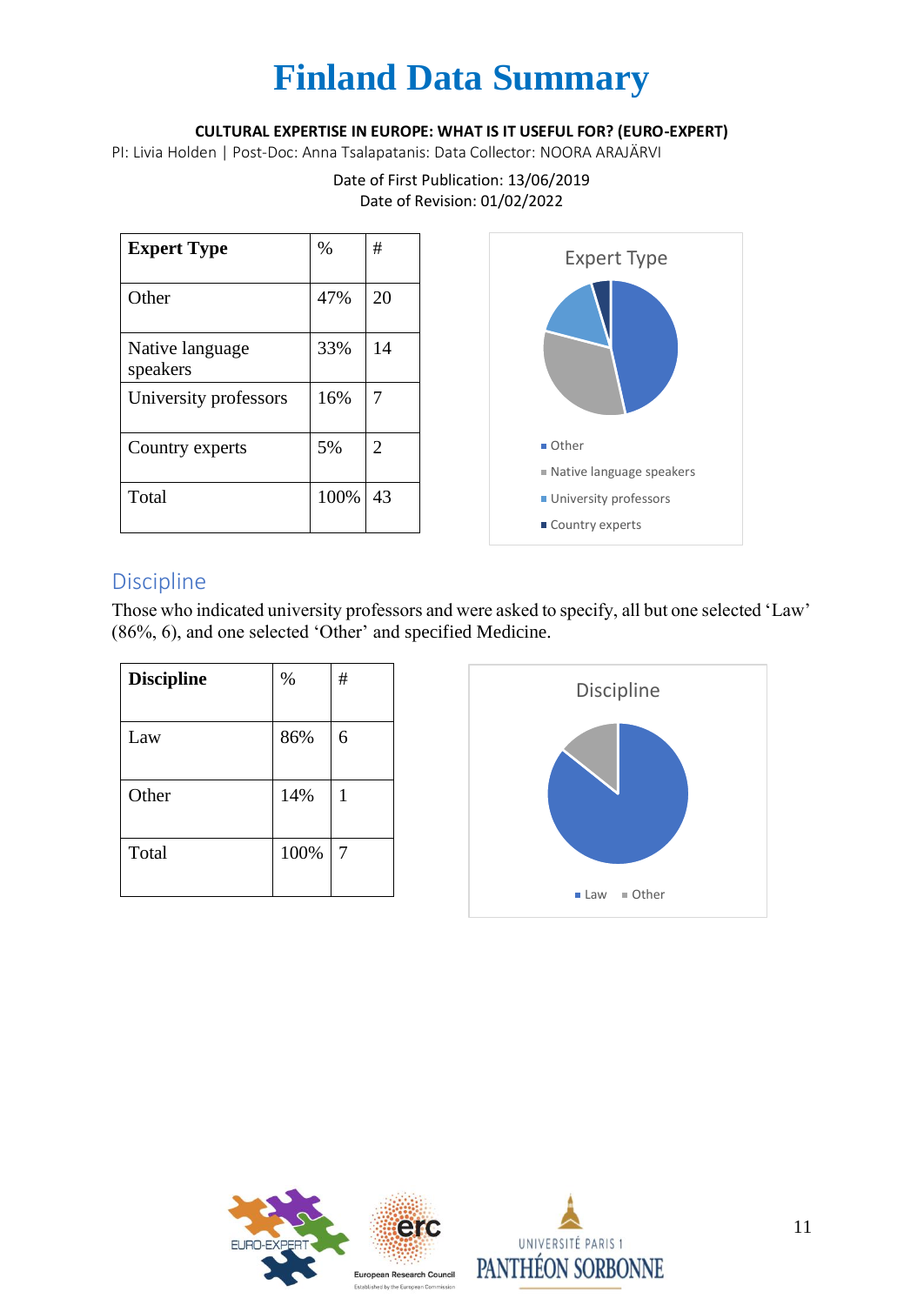#### **CULTURAL EXPERTISE IN EUROPE: WHAT IS IT USEFUL FOR? (EURO-EXPERT)**

PI: Livia Holden | Post-Doc: Anna Tsalapatanis: Data Collector: NOORA ARAJÄRVI

Date of First Publication: 13/06/2019 Date of Revision: 01/02/2022

### **Modalities**

## Appointment of Experts

The most common factor influencing the decision to appoint was that the appointment of experts was on 'Client request' (31%, 30), followed by 'The law allows' (15%, 15), 'The reputation of the expert' (11%, 11), 'The court is keen to hear cultural arguments '(8%, 8), 'Advised by the court' (8%, 8), and 'Other' (6%, 6), with all remaining areas receiving 5% or less.

| How experts are selected                        | $\%$ | #              | How experts are selected                                               |
|-------------------------------------------------|------|----------------|------------------------------------------------------------------------|
| Client request                                  | 31%  | 30             |                                                                        |
| The law allows                                  | 15%  | 15             |                                                                        |
| The reputation of the expert                    | 11%  | 11             |                                                                        |
| The court is keen to hear<br>cultural arguments | 8%   | 8              |                                                                        |
|                                                 |      |                | Client request                                                         |
| Advised by the court                            | 8%   | 8              | The law allows                                                         |
| Other                                           | 6%   | 6              | The reputation of the expert                                           |
| Time                                            | 5%   | 5              | The court is keen to hear cultural arguments                           |
| Cost                                            | 4%   | $\overline{4}$ | Advised by the court                                                   |
| Successful legal<br>outcomes                    | 4%   | $\overline{4}$ | Other                                                                  |
|                                                 |      |                | Time                                                                   |
| Useful for an<br>out of court settlement        | 4%   | $\overline{4}$ | ■ Cost                                                                 |
| The court/ prosecutor/                          | 3%   | 3              | Successful legal<br>outcomes                                           |
| Ministry have already<br>appointed their expert |      |                | Useful for an<br>out of court settlement                               |
| Total                                           | 100% | 98             | The court/ prosecutor/ Ministry have already<br>appointed their expert |



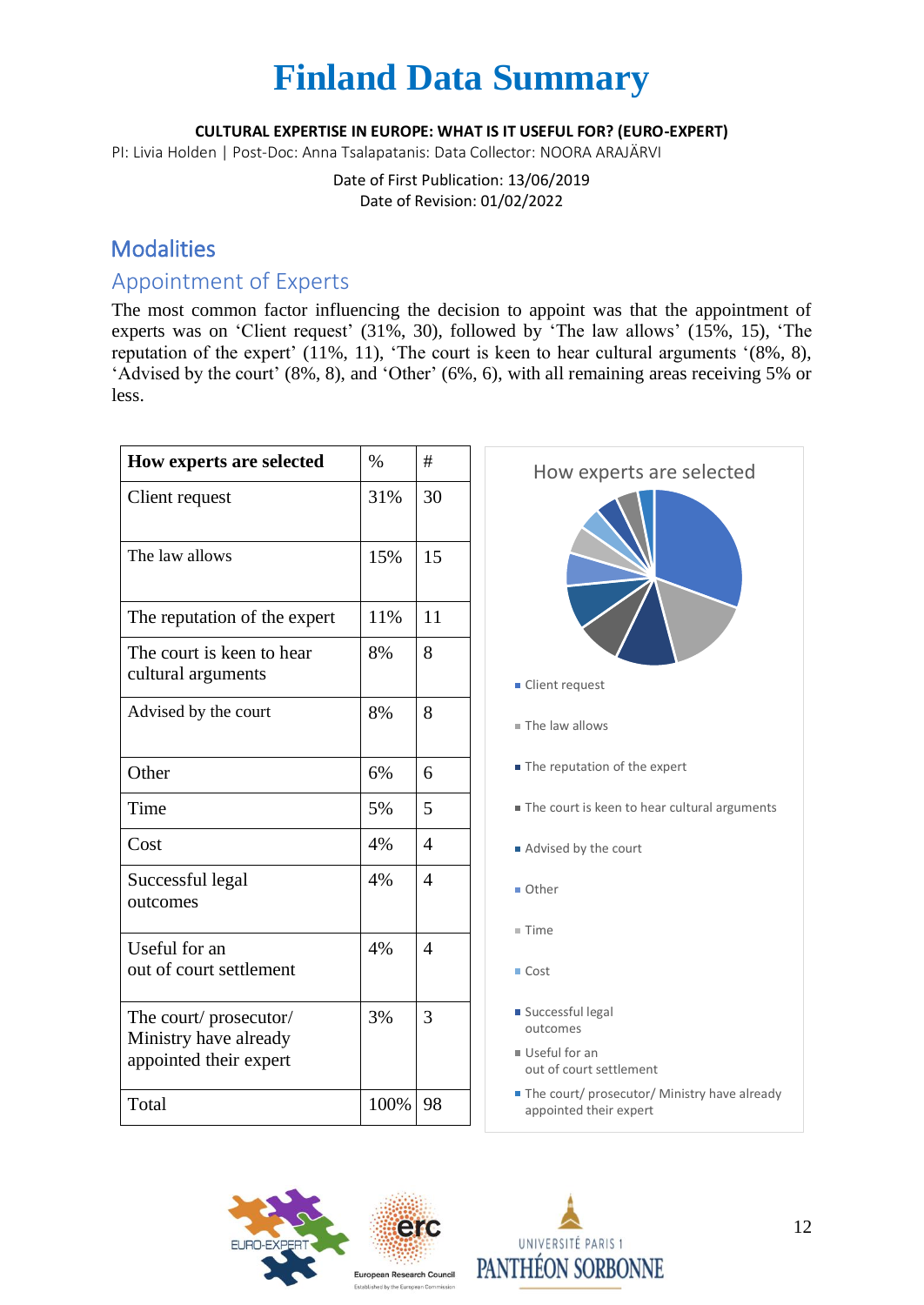#### **CULTURAL EXPERTISE IN EUROPE: WHAT IS IT USEFUL FOR? (EURO-EXPERT)**

PI: Livia Holden | Post-Doc: Anna Tsalapatanis: Data Collector: NOORA ARAJÄRVI

Date of First Publication: 13/06/2019 Date of Revision: 01/02/2022

The most common response to how experts started giving opinions was 'Other' (38%, 9), followed by 'Contacted by a court' (25%, 6), 'Contacted by a client' (17%, 4), 'Contacted by a lawyer' (8%, 2), 'Contacted by the ministry' (8%, 2) and 'Referred by a colleague' (4%, 1).

| <b>How experts started</b><br>their career | $\%$ | #              |
|--------------------------------------------|------|----------------|
| Other                                      | 38%  | 9              |
| Contacted by a court                       | 25%  | 6              |
| Contacted by a client                      | 17%  | 4              |
| Contacted by a lawyer                      | 8%   | $\overline{2}$ |
| Contacted by the ministry                  | 8%   | $\overline{2}$ |
| Referred by a colleague                    | 4%   | 1              |
| Total                                      | 100% | 24             |



Experts were most frequently appointed by 'Lawyers' (18%, 9), followed by 'Work as an expert for NGOs' (17%, 8), 'Instructed by the Ministry of the Interior' (17%, 8), 'Other' (17%, 8), 'Instructed by courts' (15%, 7) and 'Contacted directly by clients' (15%, 7).



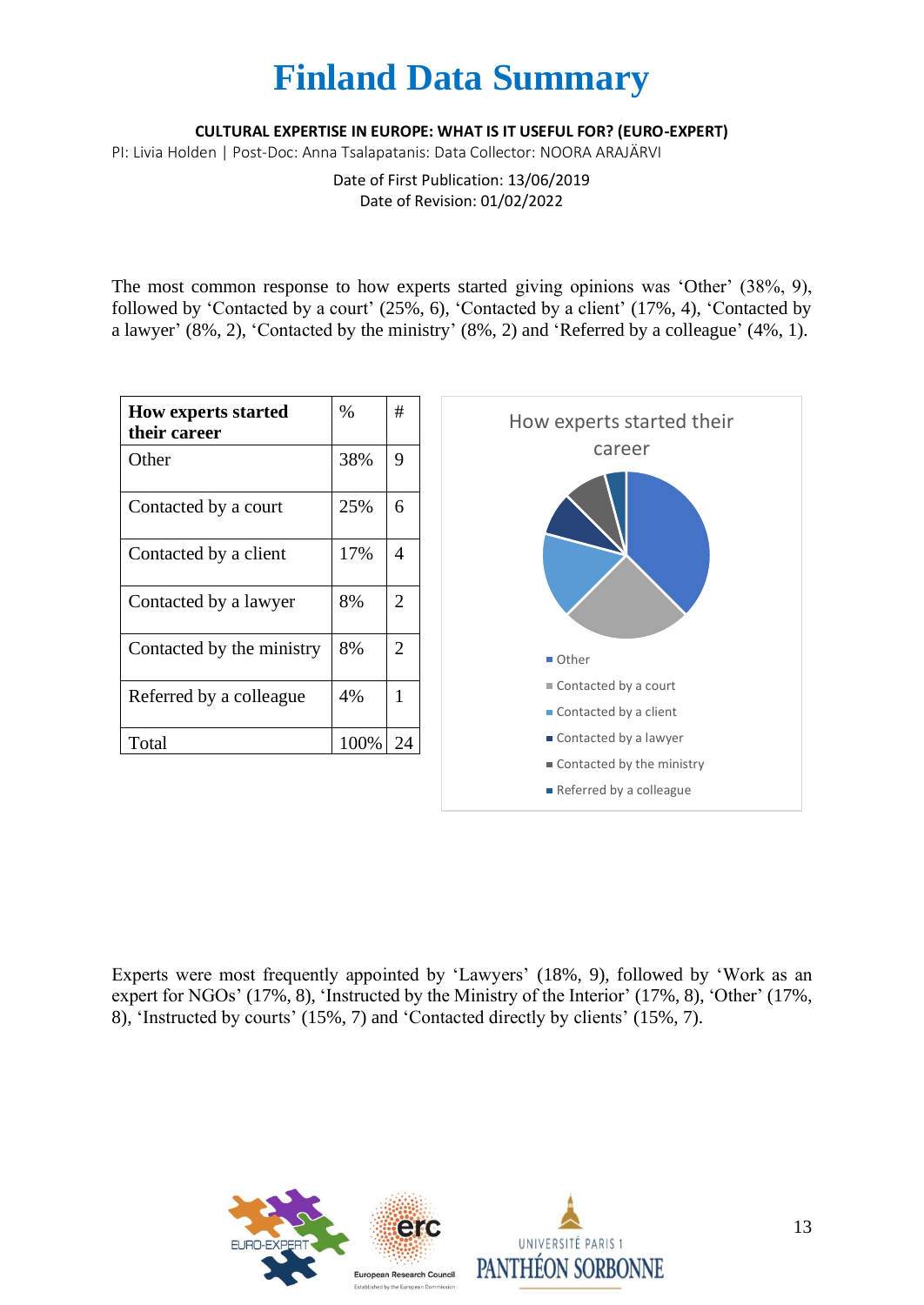#### **CULTURAL EXPERTISE IN EUROPE: WHAT IS IT USEFUL FOR? (EURO-EXPERT)**

PI: Livia Holden | Post-Doc: Anna Tsalapatanis: Data Collector: NOORA ARAJÄRVI

#### Date of First Publication: 13/06/2019 Date of Revision: 01/02/2022

| Who instructs the experts                     | ℅    | #  |
|-----------------------------------------------|------|----|
| Instructed by lawyers as need<br>arises       | 19%  | 9  |
| Work as an expert for NGOs                    | 17%  | 8  |
| Instructed by the Ministry of the<br>Interior | 17%  | 8  |
| Other                                         | 17%  | 8  |
| Instructed by courts                          | 15%  | 7  |
| Contacted directly by clients                 | 15%  | 7  |
| Total                                         | 100% | 47 |



## Cost of Cultural Expertise

Cultural expertise is most commonly financed by 'Clients' (29%, 22), followed by 'Legal aid' (27%, 21) by 'Courts' (17%, 13), 'Philanthropists/ NGOs/ Relatives/ Community' (9%, 7), 'Ministry of interior' (9%, 7) and 'Other' (9%, 7).

| How are experts paid?                               | $\%$ | #  |
|-----------------------------------------------------|------|----|
| Clients/Applicants/<br>Defendants/Litigants         | 29%  | 22 |
| Legal aid                                           | 27%  | 21 |
| Courts                                              | 17%  | 13 |
| Philanthropists/NGOs/<br><b>Relatives/Community</b> | 9%   | 7  |
| Ministry of interior                                | 9%   |    |
| Other                                               | 9%   | 7  |
| Total                                               | 100% | 77 |





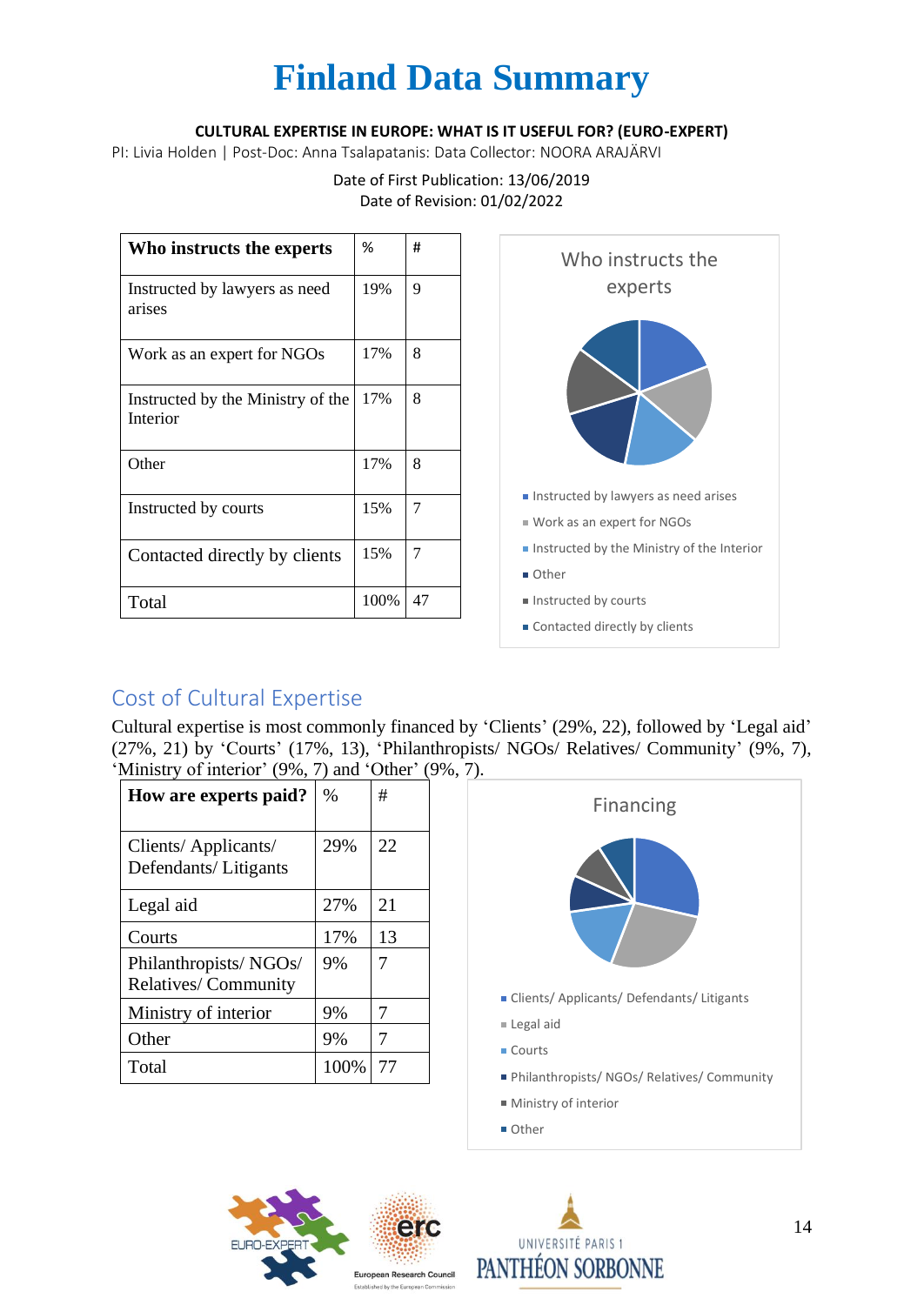#### **CULTURAL EXPERTISE IN EUROPE: WHAT IS IT USEFUL FOR? (EURO-EXPERT)**

PI: Livia Holden | Post-Doc: Anna Tsalapatanis: Data Collector: NOORA ARAJÄRVI

Date of First Publication: 13/06/2019 Date of Revision: 01/02/2022

### Remuneration of cultural expertise

Regarding the question of remuneration (38%, 10) chose 'Standard hourly rate', followed by 'Voluntary basis' (31%, 8), 'Other '(19%, 5), and 'Set price per report' (12%, 3).

| <b>Remuneration of experts</b> | $\%$ | #  |
|--------------------------------|------|----|
| Standard hourly rate           | 38%  | 10 |
| Voluntary basis                | 31%  | 8  |
| Other                          | 19%  |    |
| Set price per report           | 12%  | 3  |
| Total                          | 100% | 26 |



### Reuse of cultural expertise

The most common response responses to the question of the reuse of cultural expertise was 'Other' (35%, 11), followed by 'Can only be reproduced in the same country/legal field' (29%, 9), 'Unique and not repeatable experience' (23%, 7) and 'Cultural expertise is applicable in similar cases' (13%, 4).

| <b>Reuse of cultural expertise</b>                   | $\%$  | #  |
|------------------------------------------------------|-------|----|
| Other                                                | 35%   | 11 |
| Re-use only within the same<br>country/legal field   | 29%   | 9  |
| Unique and not repeatable.<br>experience             | 23%   |    |
| Cultural expertise is applicable to<br>similar cases | 13%   |    |
| Total                                                | 100\% |    |





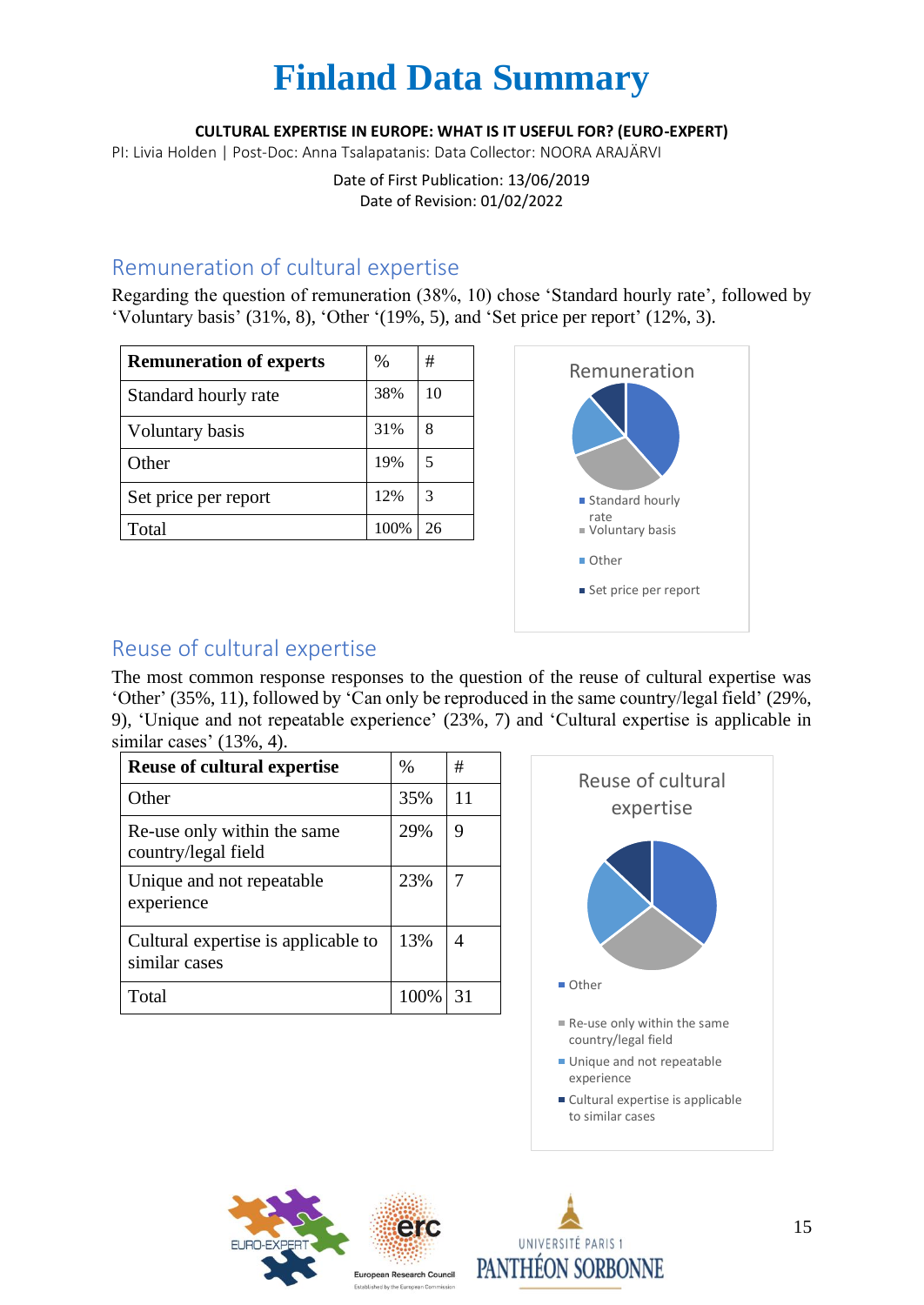#### **CULTURAL EXPERTISE IN EUROPE: WHAT IS IT USEFUL FOR? (EURO-EXPERT)**

PI: Livia Holden | Post-Doc: Anna Tsalapatanis: Data Collector: NOORA ARAJÄRVI

Date of First Publication: 13/06/2019 Date of Revision: 01/02/2022

### Impact

### Components of Impact

The most common components of impact include 'Reliable sources of contents' (23%, 28), followed by 'First-hand experience' (20%, 24), then 'Use of statistics' (13%, 16), 'Remuneration of experts' (13%, 16), 'Quantitative assessment of risk' (11%, 14), Reputation of the experts' (7%, 8), 'Stringent conclusions' (4%, 5), 'Advocacy' (4%, 5), 'Other' (3%, 4) and Style (2%, 3).

| <b>Components of impact</b>        | $\%$ | #   |
|------------------------------------|------|-----|
| Reliable sources of<br>contents    | 23%  | 28  |
| First-hand experience              | 20%  | 24  |
| Use of statistics                  | 13%  | 16  |
| Remuneration of experts            | 13%  | 16  |
| Quantitative assessment of<br>risk | 11%  | 14  |
| Reputation of the experts          | 7%   | 8   |
| Stringent conclusions              | 4%   | 5   |
| Advocacy                           | 4%   | 5   |
| Other                              | 3%   | 4   |
| Style                              | 2%   | 3   |
| Total                              | 100% | 123 |



■ Style



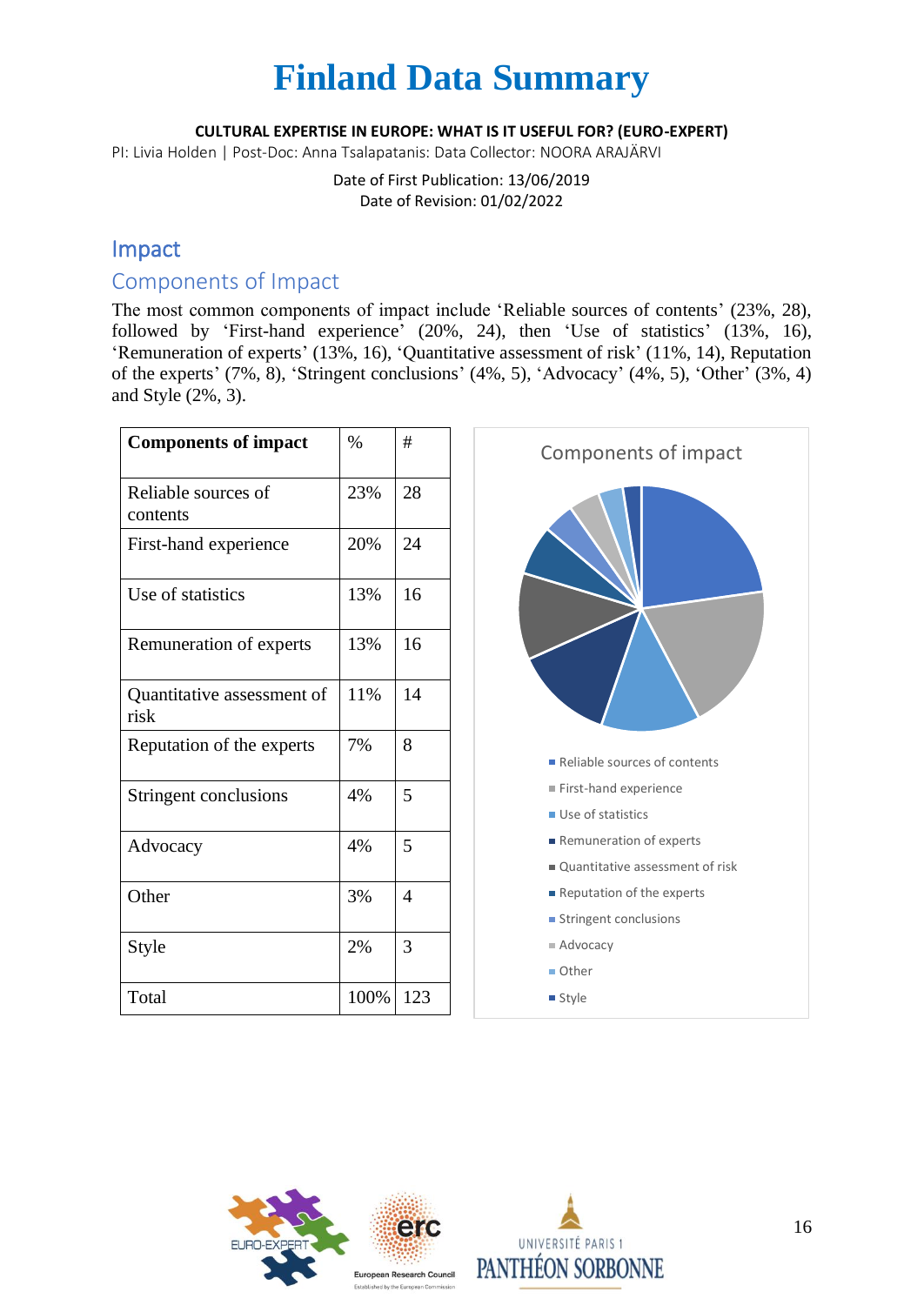#### **CULTURAL EXPERTISE IN EUROPE: WHAT IS IT USEFUL FOR? (EURO-EXPERT)**

PI: Livia Holden | Post-Doc: Anna Tsalapatanis: Data Collector: NOORA ARAJÄRVI

Date of First Publication: 13/06/2019 Date of Revision: 01/02/2022

### Usefulness

The most common response to the question regarding the usefulness of cultural expertise was that it was 'Moderately useful' (30%, 9), followed by 'Not useful at all' (27%, 8), then 'Very useful' (23%, 7), 'Slightly useful' (17%, 5), and 'Extremely useful' (3%, 1).

| <b>Usefulness of</b><br>cultural expertise | $\%$ | #  |
|--------------------------------------------|------|----|
| Extremely useful                           | 3%   |    |
| Very useful                                | 23%  | 7  |
| Moderately useful                          | 30%  | 9  |
| Slightly useful                            | 17%  | 5  |
| Not at all useful                          | 27%  | 8  |
| Total                                      | 100% | 30 |



### Usefulness: fields

Cultural expertise is most useful in 'Migration law' (49%, 26), followed by 'More useful in other areas of law' (23%, 12), 'More in criminal law than in civil law' (15%, 8) and 'More in civil law than in criminal law' (13%, 7).



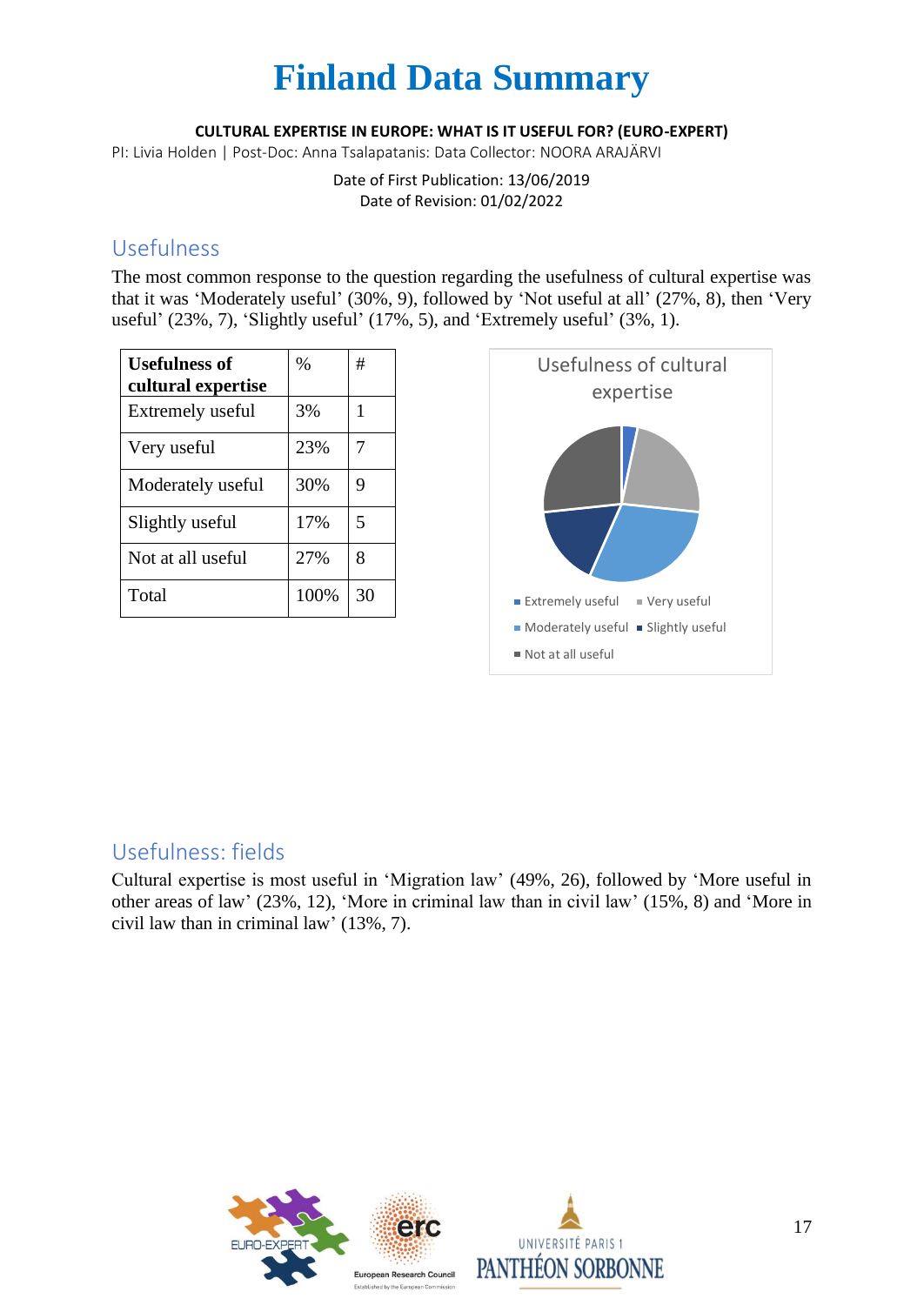#### **CULTURAL EXPERTISE IN EUROPE: WHAT IS IT USEFUL FOR? (EURO-EXPERT)**

PI: Livia Holden | Post-Doc: Anna Tsalapatanis: Data Collector: NOORA ARAJÄRVI

| Areas of law where cultural<br>expertise is more useful | %    | #  |
|---------------------------------------------------------|------|----|
| Migration law                                           | 49%  | 26 |
| More useful in other areas of<br>law                    | 23%  | 12 |
| More in criminal law than in<br>civil law               | 15%  | 8  |
| More in civil law than in<br>criminal law               | 13%  |    |
| Total                                                   | 100% | 53 |

#### Date of First Publication: 13/06/2019 Date of Revision: 01/02/2022



## Competitiveness

Experts thought that their expertise was competitive because of their 'Competence' (36%, 14), followed by 'Reputation' (28%, 11), 'Balance between competence and cost '(18%, 7), 'Convenient hourly quote' (13%, 5) and 'Other' (5%, 2).

| <b>Competitiveness</b>                 | $\%$ | #              |
|----------------------------------------|------|----------------|
| Competence                             | 36%  | 14             |
| Reputation                             | 28%  | 11             |
| Balance between<br>competence and cost | 18%  | 7              |
| Convenient hourly quote                | 13%  | 5              |
| Other                                  | 5%   | $\overline{2}$ |
| Total                                  | 100% | 39             |





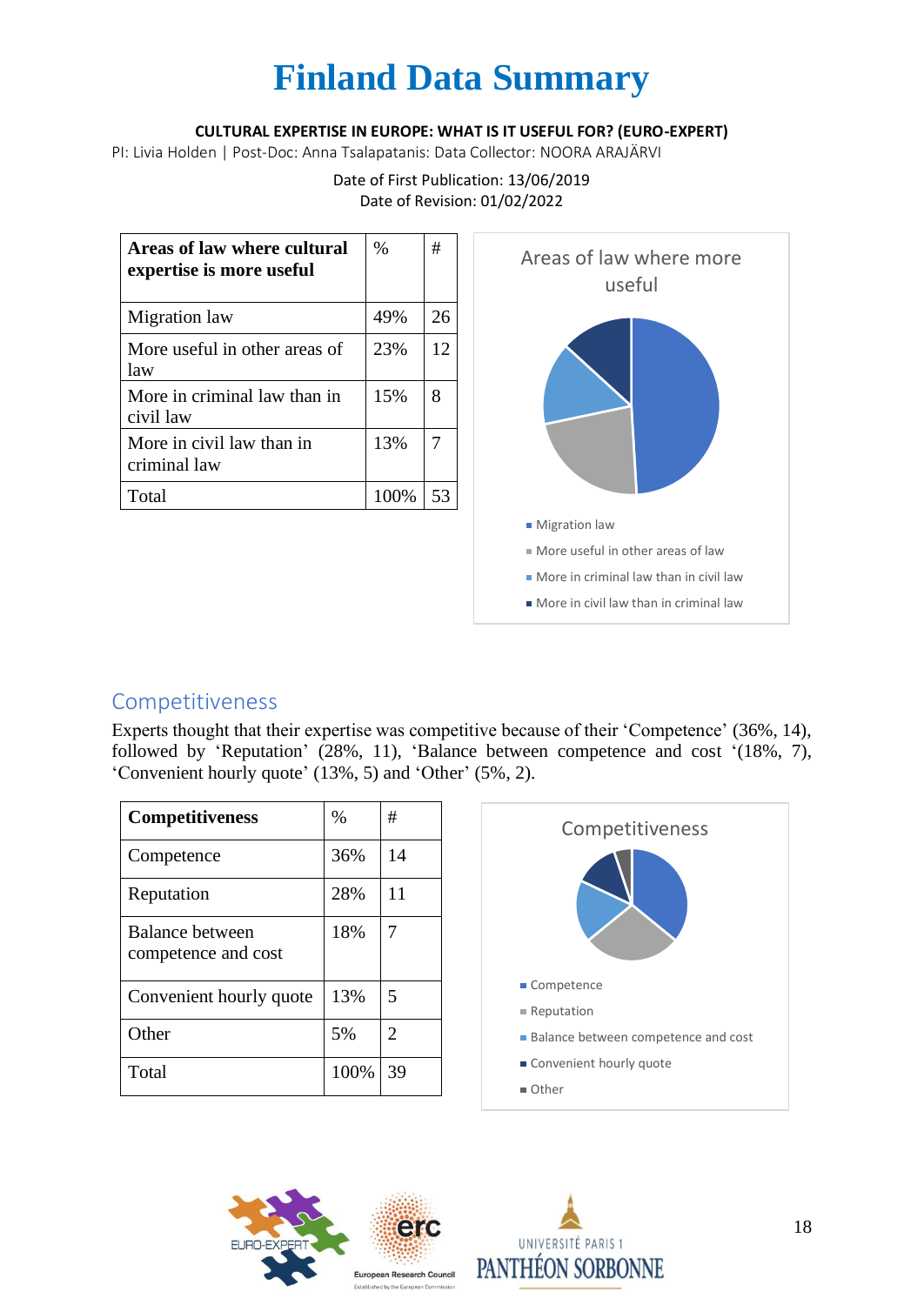#### **CULTURAL EXPERTISE IN EUROPE: WHAT IS IT USEFUL FOR? (EURO-EXPERT)**

PI: Livia Holden | Post-Doc: Anna Tsalapatanis: Data Collector: NOORA ARAJÄRVI

Date of First Publication: 13/06/2019 Date of Revision: 01/02/2022

### Reputation of Experts

(31%, 8) chose 'Other, followed by 'Regularly instructed/appointed as an expert for many years' (23%, 6) and 'Expert opinions have been successful' (23%, 6).

| <b>Reputation of experts</b> | $\%$ | # |
|------------------------------|------|---|
| Other                        | 40%  | 8 |
| Regularly                    | 30%  | 6 |
| instructed/appointed as an   |      |   |
| expert for many years        |      |   |
| Expert opinions have been    | 30%  | 6 |
| successful                   |      |   |
|                              |      |   |
| Total                        | 100% |   |



### Improved Access

### Database

Regarding the question of the usefulness of a case law database, the most common response was that it would be 'Somewhat useful' (46%, 21), followed by 'Very useful' (35%, 16), 'Other' (17%, 8) and of 'No use' (2%, 1).



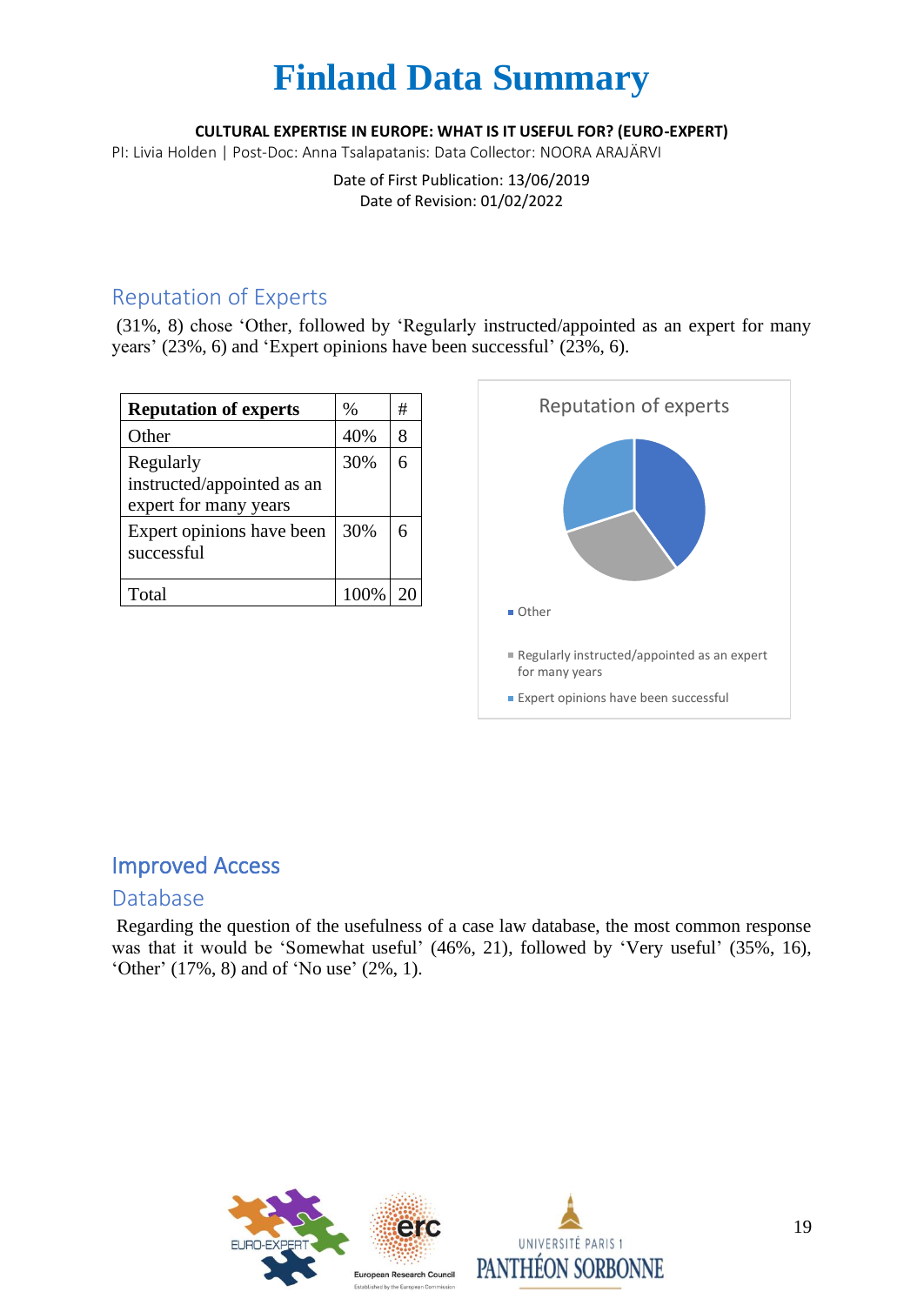#### **CULTURAL EXPERTISE IN EUROPE: WHAT IS IT USEFUL FOR? (EURO-EXPERT)**

PI: Livia Holden | Post-Doc: Anna Tsalapatanis: Data Collector: NOORA ARAJÄRVI

| <b>Usefulness of case law</b><br>database | %    | #  |
|-------------------------------------------|------|----|
| Very useful                               | 35%  | 16 |
| Somewhat useful                           | 46%  | 21 |
| No use                                    | 2%   | 1  |
| Other                                     | 17%  | 8  |
| Total                                     | 100% | 46 |

#### Date of First Publication: 13/06/2019 Date of Revision: 01/02/2022



### Contribution to law database

Most respondents did not wish to contribute to the establishment of a case law database (53%, 17), with the remainder indicating that they would (47%, 15).

| <b>Contribution to a</b><br>law database                                    | %   | #  |
|-----------------------------------------------------------------------------|-----|----|
| I would like to<br>contribute to a<br>database on<br>cultural expertise     | 47% | 15 |
| I would not like to<br>contribute to a<br>database on<br>cultural expertise | 53% | 17 |
| Total                                                                       |     |    |





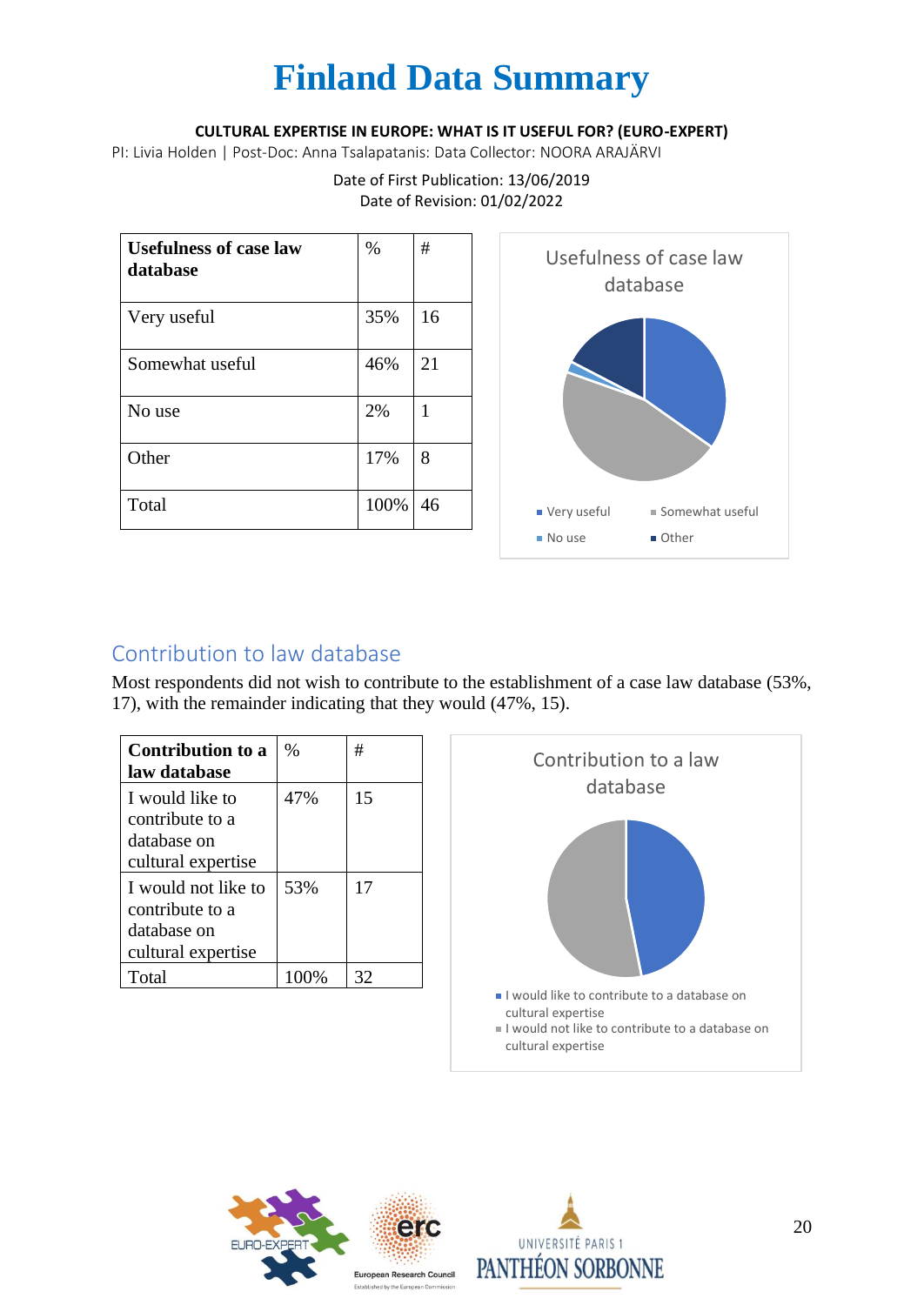#### **CULTURAL EXPERTISE IN EUROPE: WHAT IS IT USEFUL FOR? (EURO-EXPERT)**

PI: Livia Holden | Post-Doc: Anna Tsalapatanis: Data Collector: NOORA ARAJÄRVI

Date of First Publication: 13/06/2019 Date of Revision: 01/02/2022

### Capacity Building

The most common response to the question regarding the usefulness of a program teaching cultural expertise was 'Probably yes (33%, 17), followed by 'Definitely yes' (31%, 16) 'Might or might not' (31%, 16), and 'Probably not' (6%, 3).

| <b>Usefulness of a</b><br>teaching program<br>on cultural expertise | $\%$ | #  |
|---------------------------------------------------------------------|------|----|
| Definitely yes                                                      | 31%  | 16 |
| Probably yes                                                        | 33%  | 17 |
| Might or might not                                                  | 30%  | 16 |
| Probably not                                                        | 6%   | 3  |
| Total                                                               | 100% | 52 |



### Organisations interested in a teaching program

With regards to the question on interest in the teaching program, the most common response was that 'Know of educational organisations which may be interested' (37%, 6), followed by 'Other' (25%, 4), 'Know professional organisations that may be interested' (19%, 3) and 'Interested in teaching cultural expertise themselves' (19%, 3).